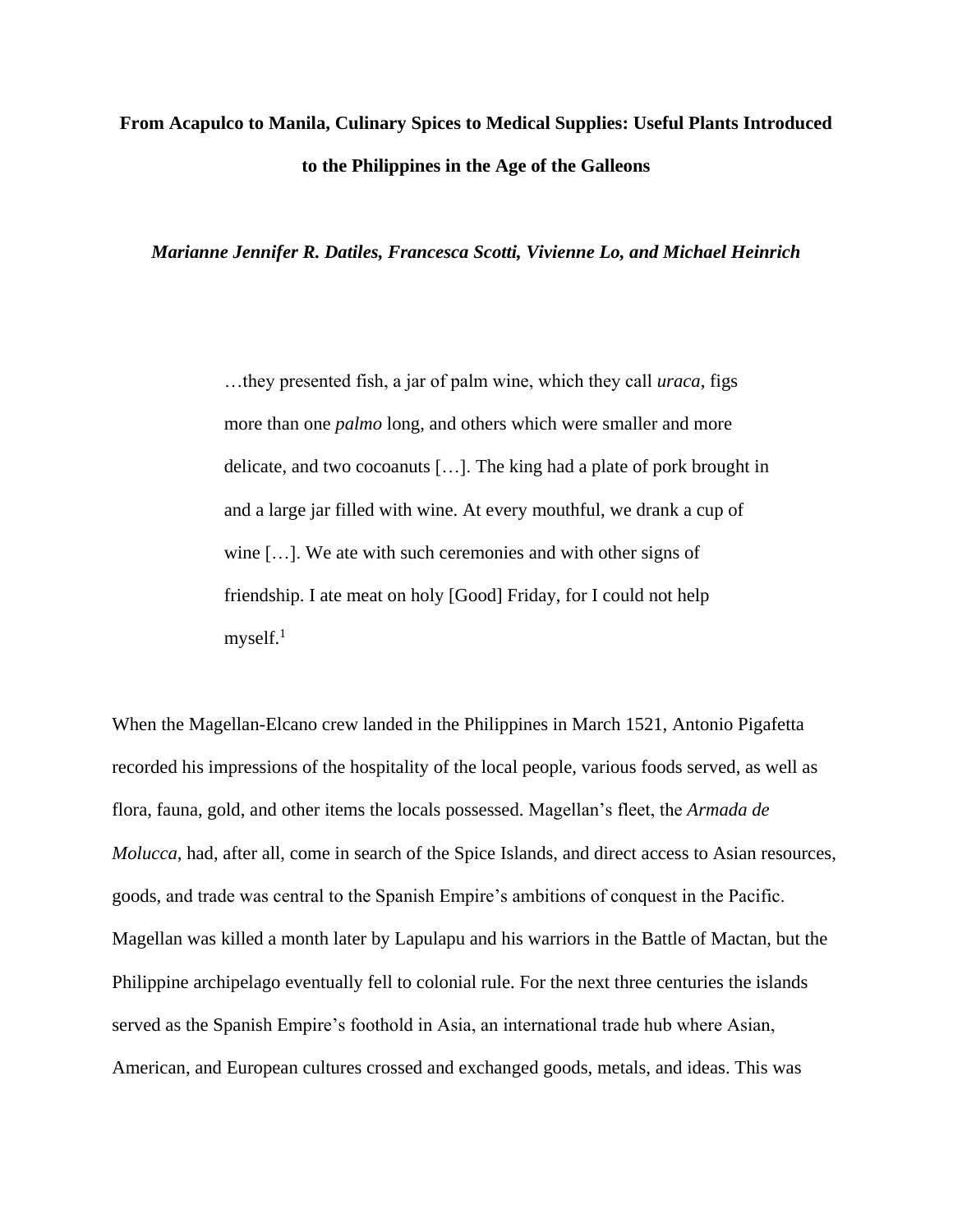made possible by Urdaneta's discovery of a direct route between the Philippines and the west coast of Mexico, a route that ran from 1565 to 1815 and came to be known as the Manila-Acapulco Galleon Trade.

In early European accounts like Pigafetta's, we read descriptions of the 'Spanish East Indies' teeming with natural resources to rival Dutch and Portuguese supplies. Even now the term 'green gold' perhaps conjures images of fragrant and precious cargo such as tea, cacao, nutmeg, and cloves, all shipped by the tons from Asia and the Americas to satiate a growing European appetite during the early modern period.<sup>2</sup> Less attention, however, has been paid to the movement in the other direction. What plant materials were being carried into Asia-Pacific?

Numerous food plants of tropical and subtropical American origin are ubiquitous in the Philippines today. The potato (*Solanum tuberosum* L.) and corn (*Zea mays* L.) are staple ingredients, and Doreen Fernandez writes that the tomato (*Lycopersicon esculentum* Mill.) is 'as indispensable to Philippine cooking as it is to Mexican cuisine'. <sup>3</sup> Pineapple (*Ananas comosus*  (L.) Merr.), papaya (*Carica papaya* L.), and guava (*Psidium guajava* L.) have likewise found their place on the Pinoy dinner table. These plants are Filipino food because they have become so. However, their assimilation into Filipino culture was not necessarily immediate or straightforward, and use-knowledge likely changed over time.

This paper explores the changing use-knowledge of two culinary plants in the Philippines, *atsuete* (*Bixa orellana* L.) and *pasotes* (*Dysphania ambrosioides* (L.) Mosyakin and Clemants, better known by its synonym *Chenopodium ambrosioides* L.). Our ongoing research utilizes medical botanical works, understudied sources in Filipino food history, in order to investigate how plants introduced to the Philippines during the 'Age of Empire' were used over time as both food and medicine. Doing so can reveal a richer historical context for these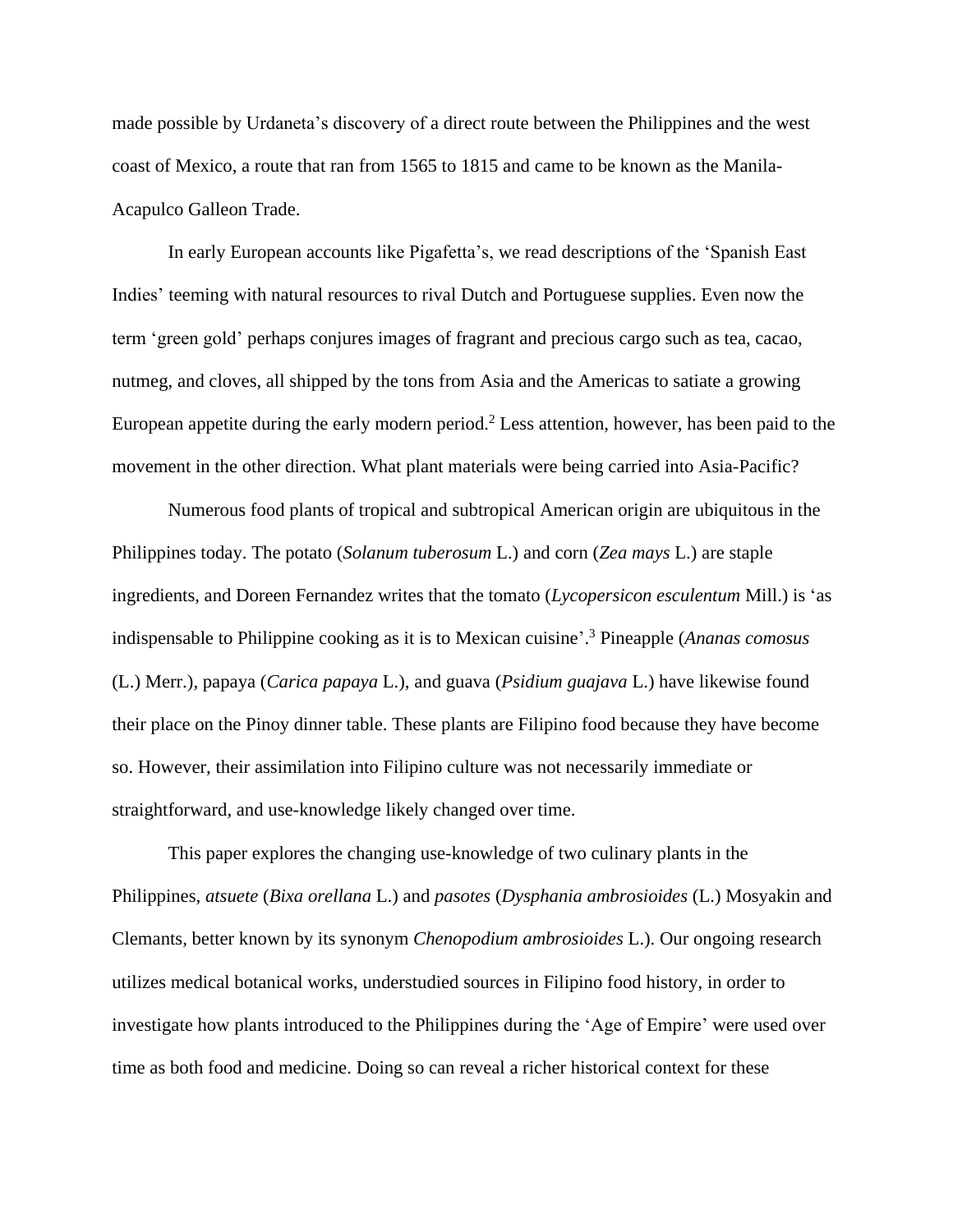foodstuffs that, despite being material evidence of a dark colonial past, still find appreciation on plates today.

## **Case Study 1:** *Bixa orellana* **L., '***Achiote***', '***Achiotl***' (Mexico) / '***Atsuete***', '***Achuete'***, '***Chotis***' (Philippines)**

*Bixa orellana* L. is a shrub or small flowering tree originating from the tropical regions of the Americas with hairy red pods containing red seeds dusted in red powder. These seeds are usually sold in the UK and US by the names *annatto* or *achiote,* and in the Philippine names include variations of *atsuete* and *chotis*. The names derive from *achiotl,* the classical Nahua name for the tree*.*

### *Early Records of* Atsuete*: A Food Spice with Medicinal Qualities*

*Atsuete* was well known among the Aztecs to colour the froth of the *xochiaya cacahuatl,* one of several types of cacao beverages used for religious and social purposes.<sup>4</sup> Cacao mixed with *atsuete* may have symbolized blood, and white maize bones, in Mayan stories of birth, rebirth, and creation.<sup>5</sup> In addition to the use of its bark for rope-making and wood for fire, its seeds were also used to make red body paint and were traded as a dye among the Aztecs and Mayans, the Incas and Mohicas, as well as the Chaco.<sup>6</sup> By the time the Spaniards set foot in what is now Mexico, *atsuete* was a well-established spice plant in Tenochtitlan, the capital of the Aztec empire. The plant's medicinal uses were described in the *Libellus de Medicinalibus Indorum Herbis*, the oldest known surviving American herbal written in Nahuatl by Martín de la Cruz, a member of the young Aztec nobility, and translated into Spanish by Franciscan friar Juan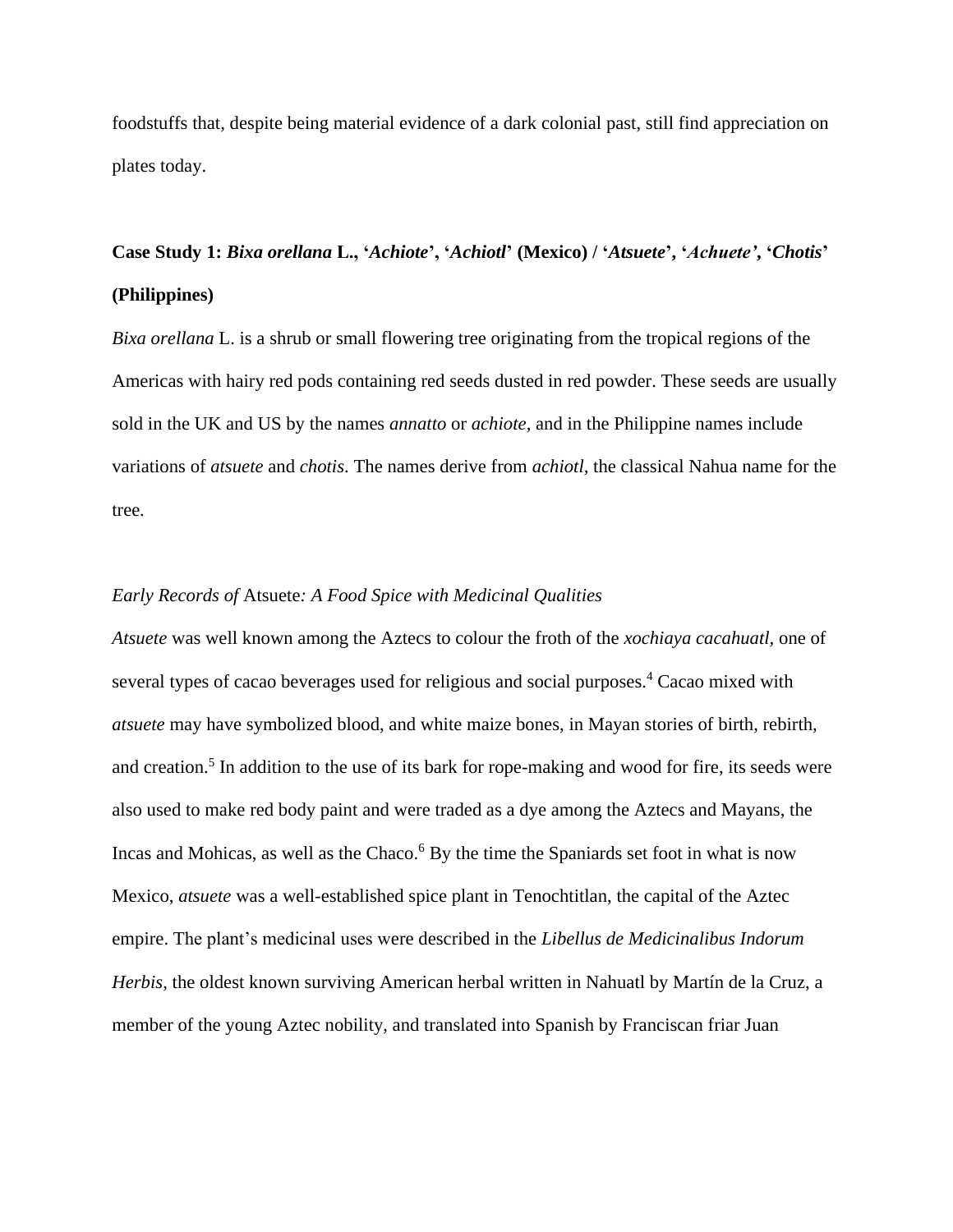Badiano. Here as a medicine, *atsuete* was recorded as an ingredient in an astringent wash to treat genital infection and in a mixture for urinary problems.<sup>7</sup>

*Atsuete* was actively cultivated across the Americas prior to European contact. In 1526 Oviedo wrote in his *Historia Natural* that the tree was both wild and cultivated across Nueva España and Terra Firme, the northern Spanish territory of South Americas.<sup>8</sup> Hernández also reported that *atsuete* was widely esteemed and planted around houses during Spain's first royal scientific expedition (1570-1577). <sup>9</sup> While there is a possibility *atsuete* reached the south of Asia and Africa through the Portuguese trade that linked Brazil to Goa in India, the earliest documented uses for *atsuete* in the Philippines closely mirror those of Nueva España, to which it was directly linked. <sup>10</sup> Association of *atsuete* with its origin is suggested by the phonetic similarities we see today between the Nahuatl word *achiotl* and names in the Philippine lexicon such as *atchiti, chotes*, and *sotis*. 11

#### Atsuete *in the Philippines*

By the end of the sixteenth century the Spanish empire had access to *atsuete* plantations across the Americas, and the plant was recorded in the Philippines by 1611. It would have been cultivated for domestic use only, however, and not for export to Europe; valuable cargo space on ships leaving Manila would have been reserved for the lucrative goods found exclusively in Asia, and fresh *atsuete* supplies could be obtained when ships passed through the Americas on the return journey to Europe.<sup>12</sup> Furthermore, the Philippines' primary role was as a colonial trade hub rather than a spice source; the few well-known attempts at Spanish cultivation efforts were thwarted by lack of local leadership, communication, and funding, as in the case of the eighteenth-century commercial cinnamon failure in Mindanao.<sup>13</sup> Indeed, in 1628 Carmelite friar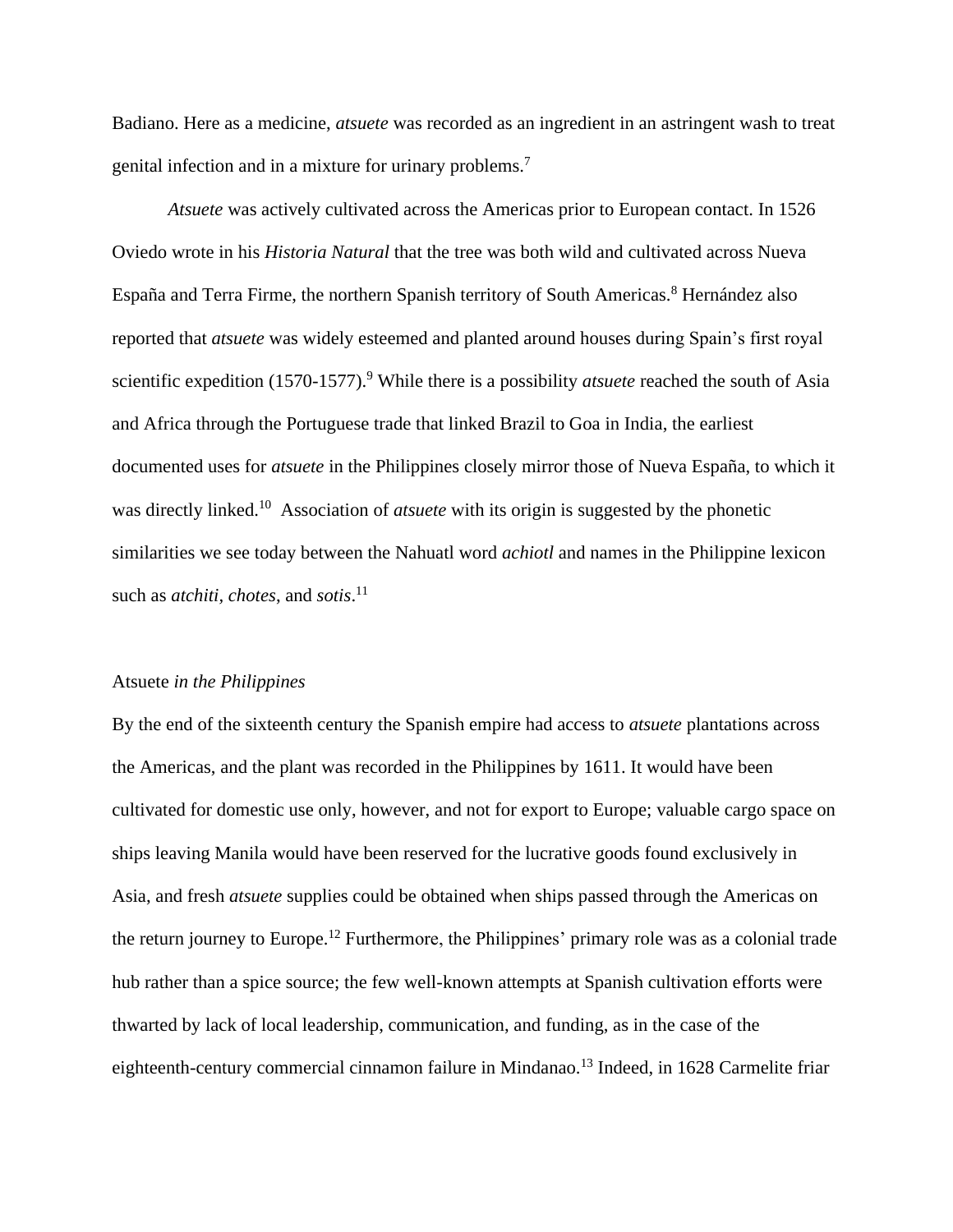Antonio Espinosa wrote that *atsuete* was commonly 'exported from Nueva España to China, where it sells very well for dying silk and for other purposes'.<sup>14</sup>

*Atsuete* was listed in the Philippines' earliest surviving medico-botanical work, *El Libro de Medicinas Caseras* by friar Blas de la Madre de Dios in 1611, for its use in treating burns, boils, scabies, and swellings. These uses are included in *El Libro de Medicinas de Esta Tierra,* written between the 1660s-1680s by Augustinian friar Ignacio Mercado, called the first Filipinoborn botanist. Both Madre de Dios' and Mercado's manuscripts were intended as practical manuals for other missionaries' use and focused on locally available plants to treat both Spaniards and the various *indios* of the Philippines.<sup>15</sup> This is in contrast with the more general *relaciones*, ethnographic accounts such as Pigafetta's, and academic-oriented works, such as what is considered the first flora of the Philippines, *Herbarium aliarumque Stirpium in Insula Luzone Philippinarum,* written by Jesuit Georg Josef Kamel and published in 1704 as an appendix to the famous *Historia Plantarum* of English physician John Ray.<sup>16</sup> Mercado was a self-taught botanist, but he had access to the major writings that shaped the early modern European medical tradition. In his work he cited Laguna's recent translation of Dioscorides and drew from the well-known European accounts of 'New World' plants from the sixteenth to seventeenth centuries, such as those of Carolus Clusius and Francisco Hernández.<sup>17</sup>

This influence is evident in Mercado's description for *atsuete*:

It is cold in the third degree, and has some astringency […] it severely quenches thirst and burning fever, and it is useful for fevers, caused by heat, and it dissolves growths and swellings. Hence, it can and should be used, with very good success […] in drinks and syrups, and in delicacies when it is intended to cool and refresh. Add achiote to cocoa for hot tooth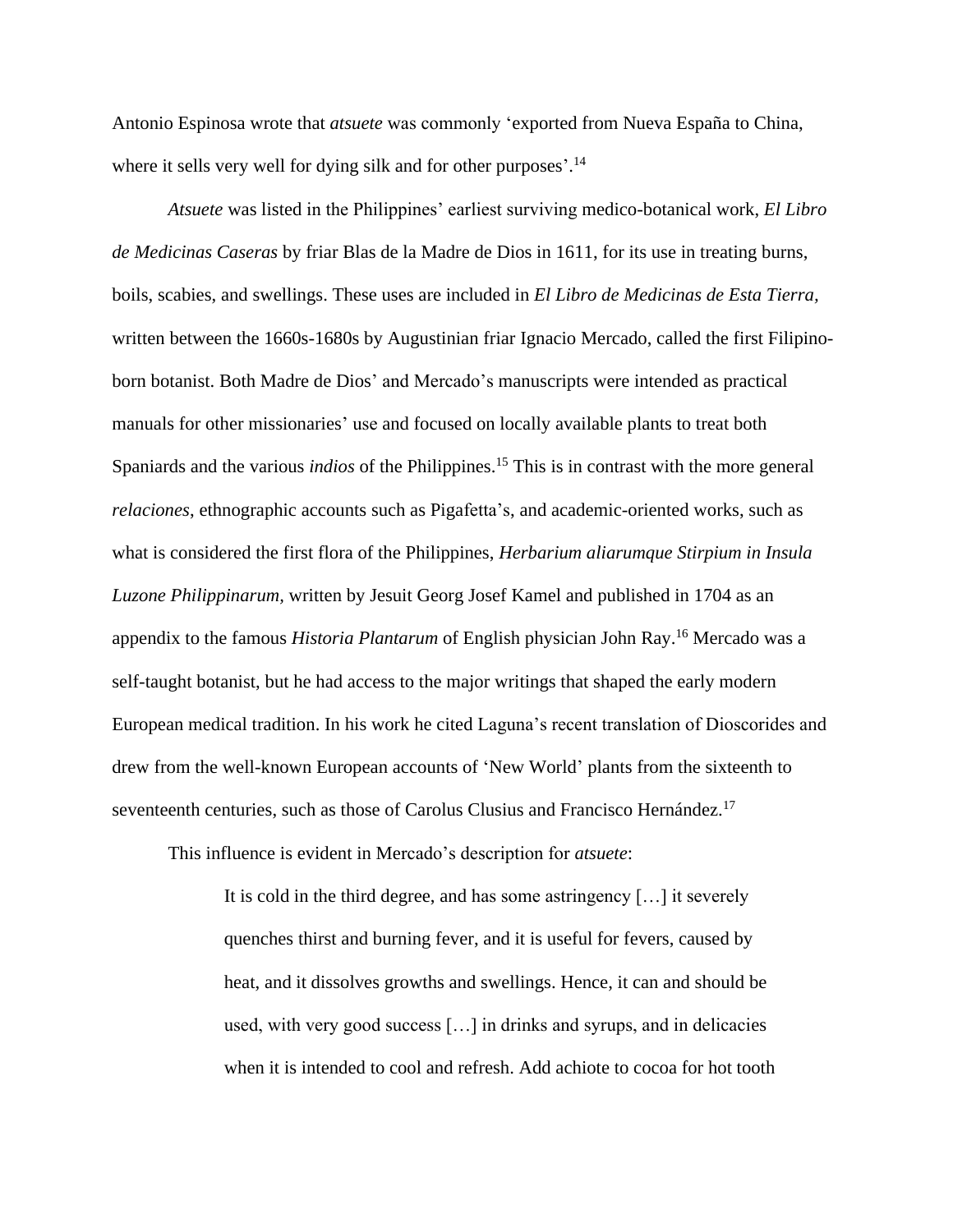aches: it clenches and fortifies teeth, quenches thirst, and is good for the poor instead of saffron […. It] comforts the stomach, increases milk and restricts the chambers. Mixed with resin, it cures the scabies, and other sores. Poured into cocoa, it makes it possible to drink more than usual, without harm or damage to health because it helps digestion and never causes disgust.<sup>18</sup>

This appears to be derived from Hernández's *Historia Natural*:

[It is] cold in the third degree and with some dryness and astringency […] it calms the burning of fevers, relieves dysentery and makes tumours disappear, for which reason it can be conveniently mixed with […] any [cool] foods or medications. It is added to *cacáoatl* as a refresher and to enhance its colour and flavour. It removes tooth pain caused by heat, and strengthens them; it causes urine, quenches thirst, and among certain people acts as saffron […] mixed with resin it cures scabies and ulcers; strengthens the stomach, stops the flow of the belly, and increases [breast] milk. Mixed with *cacáoatl* shells, makes it harmless whatever the amount in which it is taken, as it is usually digested with its help without any discomfort.<sup>19</sup>

Hernández's descriptions influenced many botanical works during this time. Robert Lovell in Oxford, for instance, published a nearly identical description in 1665 in English, although no source was mentioned:

> It's cold third degree and somewhat dry and binding. The seed drunk helps the heat of feavers, and dysenteries, and applied repelleth tumours,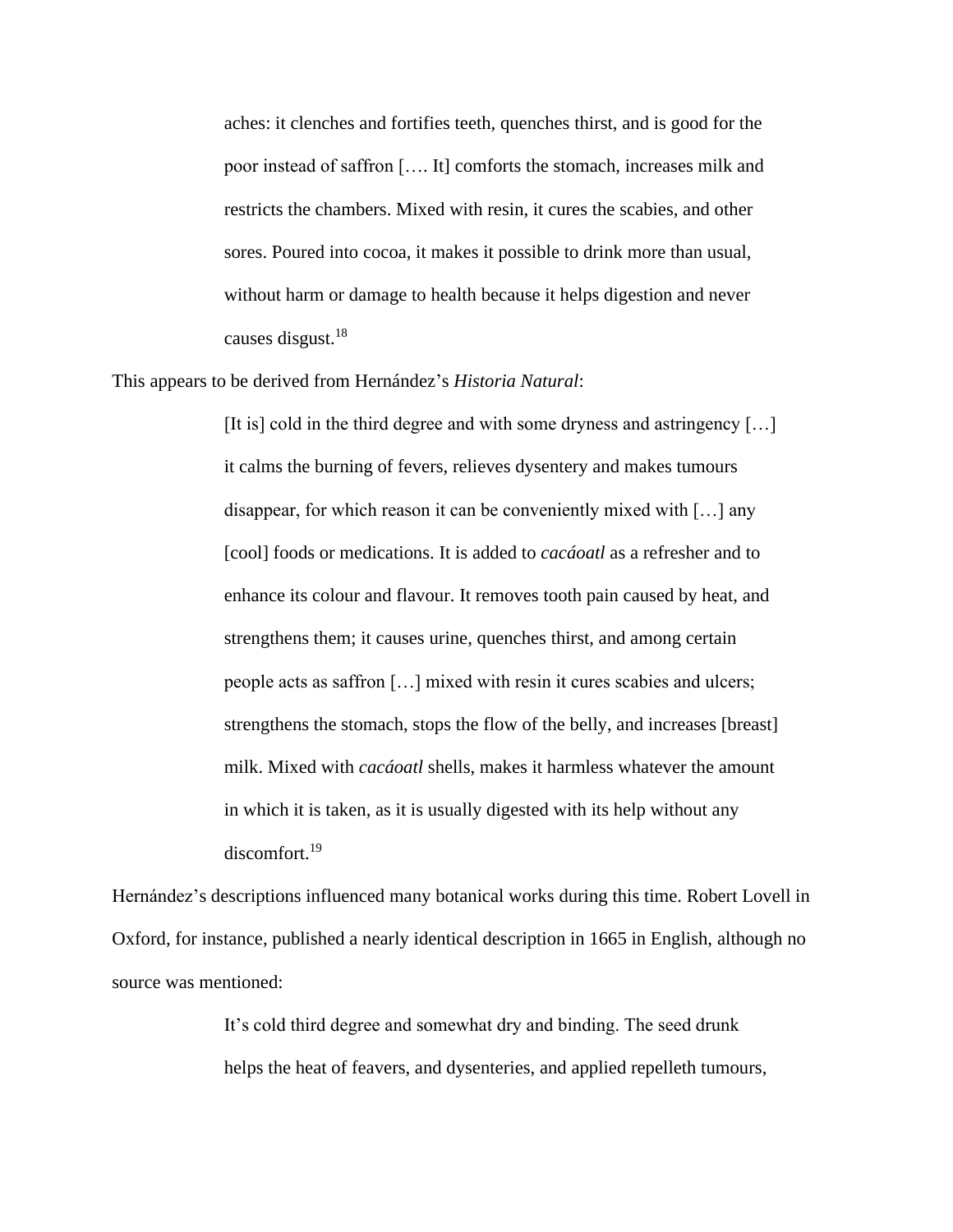and is mixed with remedies for the like purposes. It helpeth the toothache of a hot cause, it corroborareth, and evacuates urine, it helpeth thirst, and is used instead of saffron. The gaines being boiled in water, and mixed with [resin] it helps the scab and ulcers: it corroborates the stomack, stops the belly, and cause th milke. $20$ 

Such plant description parallels exemplify how the circulation of medical knowledge of 'New World' plants directly impacted the works of scientists and missionaries who were sent to the Philippines, and, in turn, shaped the colonial Philippine botanico-medical tradition.<sup>21</sup>

## Atsuete *and Colour: Across and Beyond the Food-Medicine Interface*

In Europe, *atsuete* appears to have been generally considered an insignificant culinary spice in the early modern global trade in comparison to spices like nutmeg, cloves, cinnamon, and pepper. It did, however, constitute a regular part of the pigment trade that rose in the midsixteenth century and continued through at least the end of the eighteenth. Hernández had described it as producing a dye 'so tenacious that a mere dab will not wash out', and the spice was imported as a colourant for yellow silks, a finishing dye, and a red pigment alternative to the one produced by the far more costly cochineal.<sup>22</sup> In 1665, Lovell had called it 'dyers-tree', and we know *atsuete* was listed among the cargo being shipped from the Spanish West Indies to Europe in Woodes Rogers' famous 1708-1711 voyage.<sup>23</sup> In 1766 the Spanish ship *Nuevo Constante* was reportedly carrying about 5000 pounds of *atsuete* bound for Cadiz when it wrecked off the coast of Louisiana, along with over 40,000 pounds of other dye products.<sup>24</sup> In late eighteenth-century England *atsuete* was recorded as 'for the use of the dyers, principally'; 'the preparation [was] made by the druggist, both in England and in the country […] the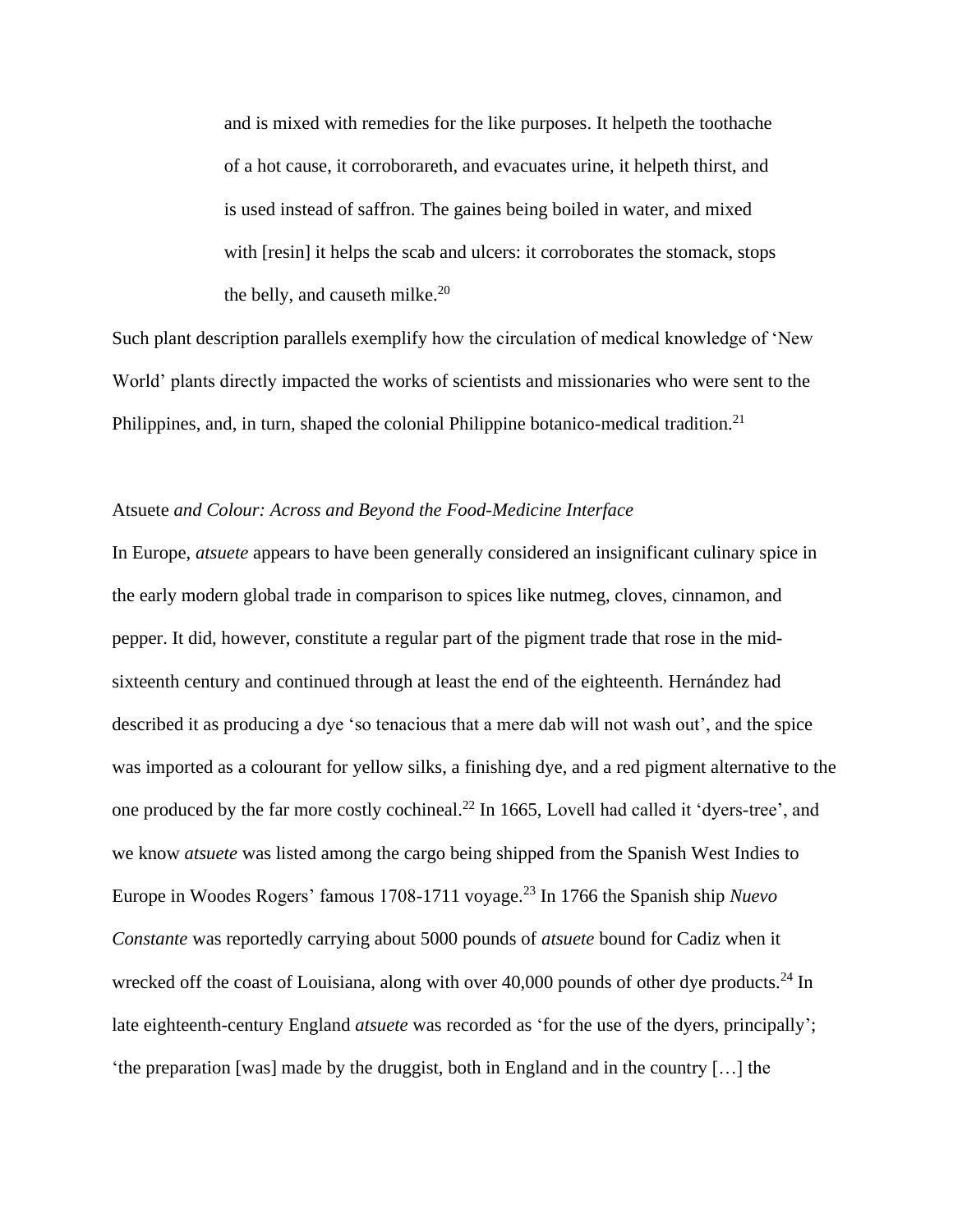pigment, it is said, was formerly collected in Jamaica: but has of later years been brought there (in seproons, or bags made of undressed hides) from the Spanish settlements.<sup>25</sup>

The import of *atsuete* to Europe for textile purposes from the sixteenth century onwards may have encouraged a new use for it in food: cheese. Realizing they could skim the cream off and sell it separately, European cheesemakers used *atsuete* as a 'trick' to colour the resulting low-fat cheese, since the natural yellow colour of a full-fat cheese served as a measure for its quality.<sup>26</sup> Surveyor William Marshall complained in 1789 that the 'crime of colouring cheese' had 'long been practiced by the Gloucestershire dairywomen', and that, 'such cheese having been found to bear a better price [...] than cheese of a paler palor, they set about *counterfeiting nature*'; he also noted that the practice was done in other countries.<sup>27</sup> This cheese colouring practice continues today; *atsuete* is used to colour many cheddar cheeses and Gloucester cheese, and it is responsible for the signature colour of Leicester Red.<sup>28</sup>

In the Philippines, *atsuete*'s association with colour caused a shift in its perceived medicinal use. The Dominican Fernando de Santa Maria, operating in the Philippines between 1730 and 1774, wrote *Manual de Medicinas Caseras,* a missionary manual with the explicit intention of assisting '*pobre Indios*' in places where '*no hay médicos ni botica*'.<sup>29</sup> First published in 1768, Santa Maria's work groups *atsuete* as one of four *azafrins* (saffrons): saffron (from stigma and styles), turmeric (from a root), *atsuete* (from seed pods), and safflower (from flower petals). These different spices were reportedly interchangeable to an extent and used for the same purposes as saffron, signalling that its basis as a medical spice in colonial Philippines had by this point altered to include association with a particular pigment. Santa Maria's manual was reprinted at least nine times between 1768 and 1905, indicating its influence persisted beyond Spanish rule and into the American colonial period.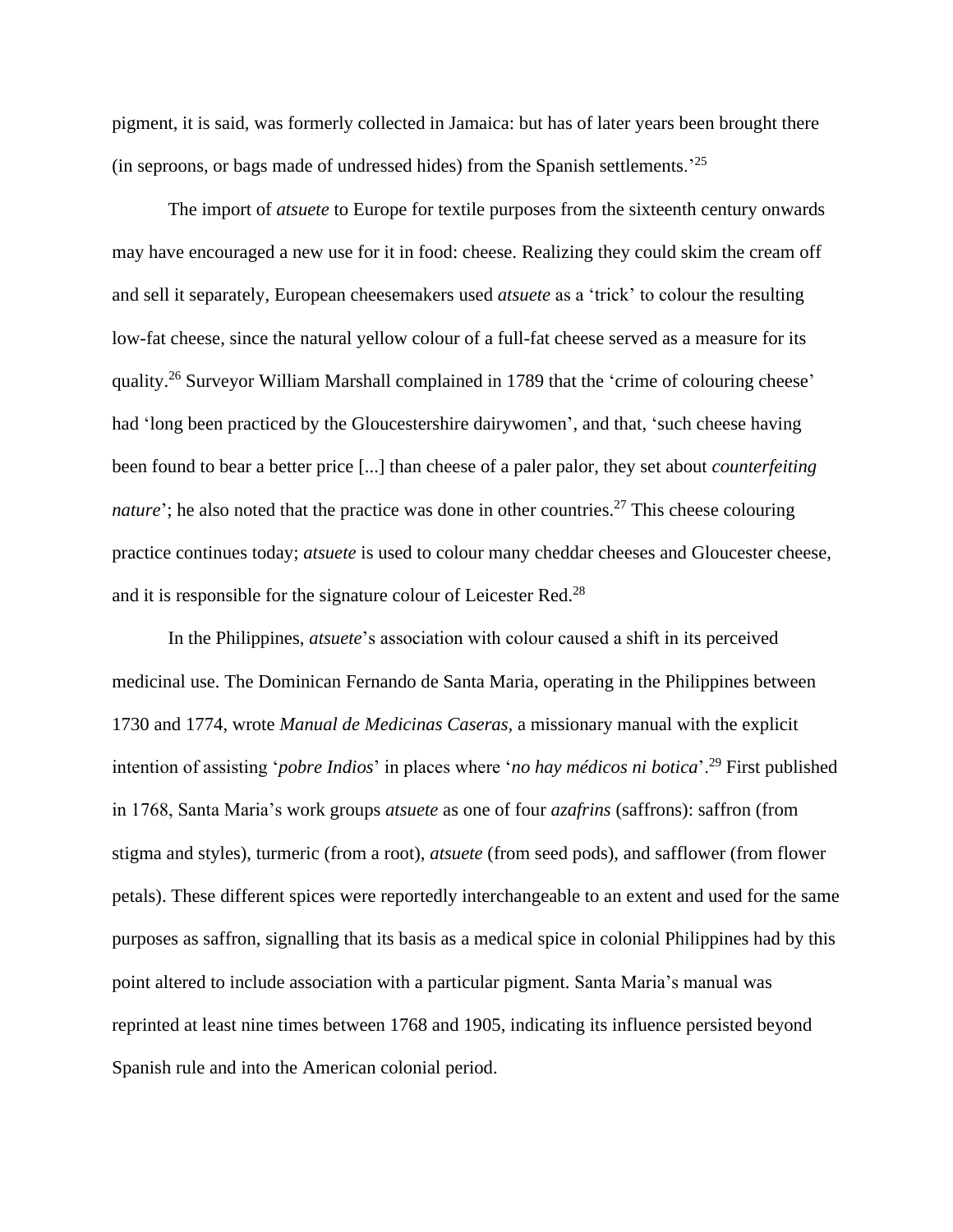If *atsuete* had been first introduced to the Philippines for medicinal use, it was as a food colouring substitute for saffron that *atsuete* achieved its role in Filipino culture that it maintains today. As food historian Felice Prudente Sta. Maria and Filipino chefs Amy Besa and Romy Dorotan write, today you will find *atsuete* in many cherished Filipino foods including 'fiesta dishes' like *kare-kare* (peanut-based oxtail stew); in sauces for noodles as in *pancit palabok, pancit luglug,* and *pancit malabon* (rice noodle dish variations); and comfort foods like chicken *inasal* (basted chicken) and *adobong pula* (red adobo).<sup>30</sup>

# **Case Study 2:** *Dysphania ambrosioides* **(L.) Mosyakin and Clemants***,* **'***Epazotl***', '***Epazote***' (Mexico) / '***Pasotes***', '***Apasote***', '***Pasotis***' (Philippines)**

*Pasotes* is a common plant in its native Mexico, where it is known as *epazote* or *epozote* and used extensively as a culinary herb in foods like corn stews and fried beans dishes. When crushed, its leaves give a distinctive aroma that some have described as akin to gasoline; the name *epazote* is said to derive from the Nahuatl word *epatl,* for skunk. The flavourful leaves serve a double function in bean dishes, since they are believed to reduce stomach gas, and the essential oil has long been known among Native peoples of the Americas to be an effective vermifuge. It easily disperses and has become an invasive species in many regions of the world, usually growing along roadsides and rocky areas as a weed. $31$ 

#### Pasotes *as Food and Medicine*

In Mesoamerica, the ubiquitous plant was interestingly not mentioned in the de la Cruz-Badiano manuscript of 1552. Hernández, however, described it in detail in his *Historia Natural* (1570- 1577):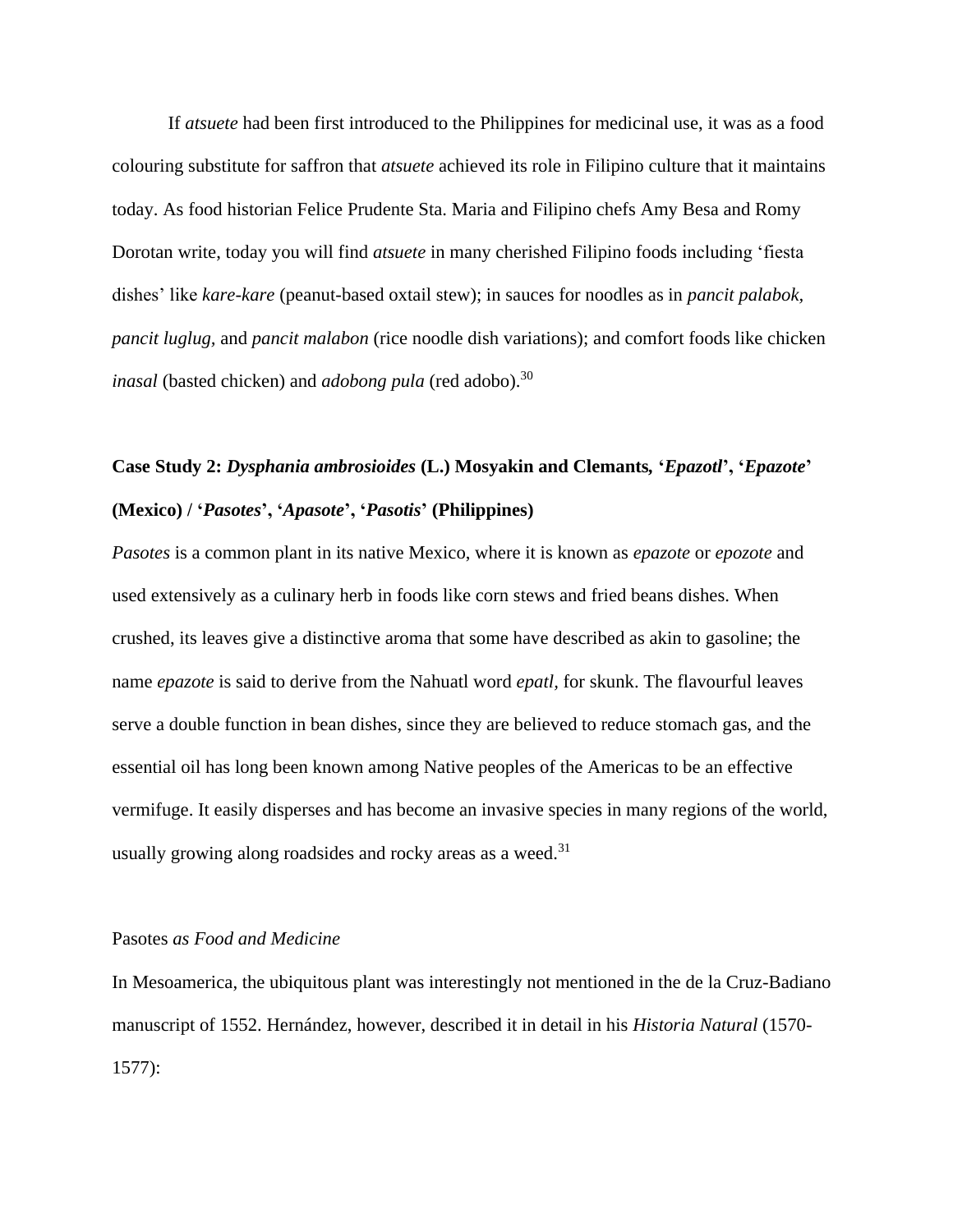It is a herb with branched roots, from where stems of a long elbow with oblong, crenelated and reddish leaves, and seed with spikes. It is pungent, odorous, and calorific in the third degree; It is eaten raw or cooked, and added to meals strengthens, relieves asthmatics and breast sufferers, and provides pleasant food. The decoction of roots contains dysentery, removes inflammations and [expels harmful worms] from one's stomach.<sup>32</sup>

In the Philippines, *pasotes* is considered a galleon introduction, either as a medicinal food plant intended for cultivation which subsequently escaped into the wild, or an accidental introduction which was then recognized and put to use.<sup>33</sup> European-trained missionaries in the Philippines would have been familiar with it from studying 'New World' plants and medicines.

In his seventeenth-century description for *pasotes,* Mercado again chose to draw from Hernández with a near-identical description as the one above. However, he included another use: an infusion of its seeds in wine 'dulls the senses in such a way that those who are flogged do not feel the lashes and those put in torment do not feel it'.<sup>34</sup> While Nicolas Moñardes, a contemporary of Hernández, had also mentioned the use of *pasotes* for pain in Nueva España, the specificity of this use, Mercado asserted, was based on his personal observation of Filipino patients.

In 1837 Franciscan friar Manuel Blanco, in his landmark botanical work *Flora de Filipinas*, copied Mercado's descriptive use as an anaesthetic and wrote, 'this is what has been written in the Islands', supporting Mercado's claim that this was not an imported use for an imported plant, but something new based on experience in the Philippines.<sup>35</sup> Some fifty years later noted Filipino physician and historian Trinidad Pardo de Tavera also quoted Mercado's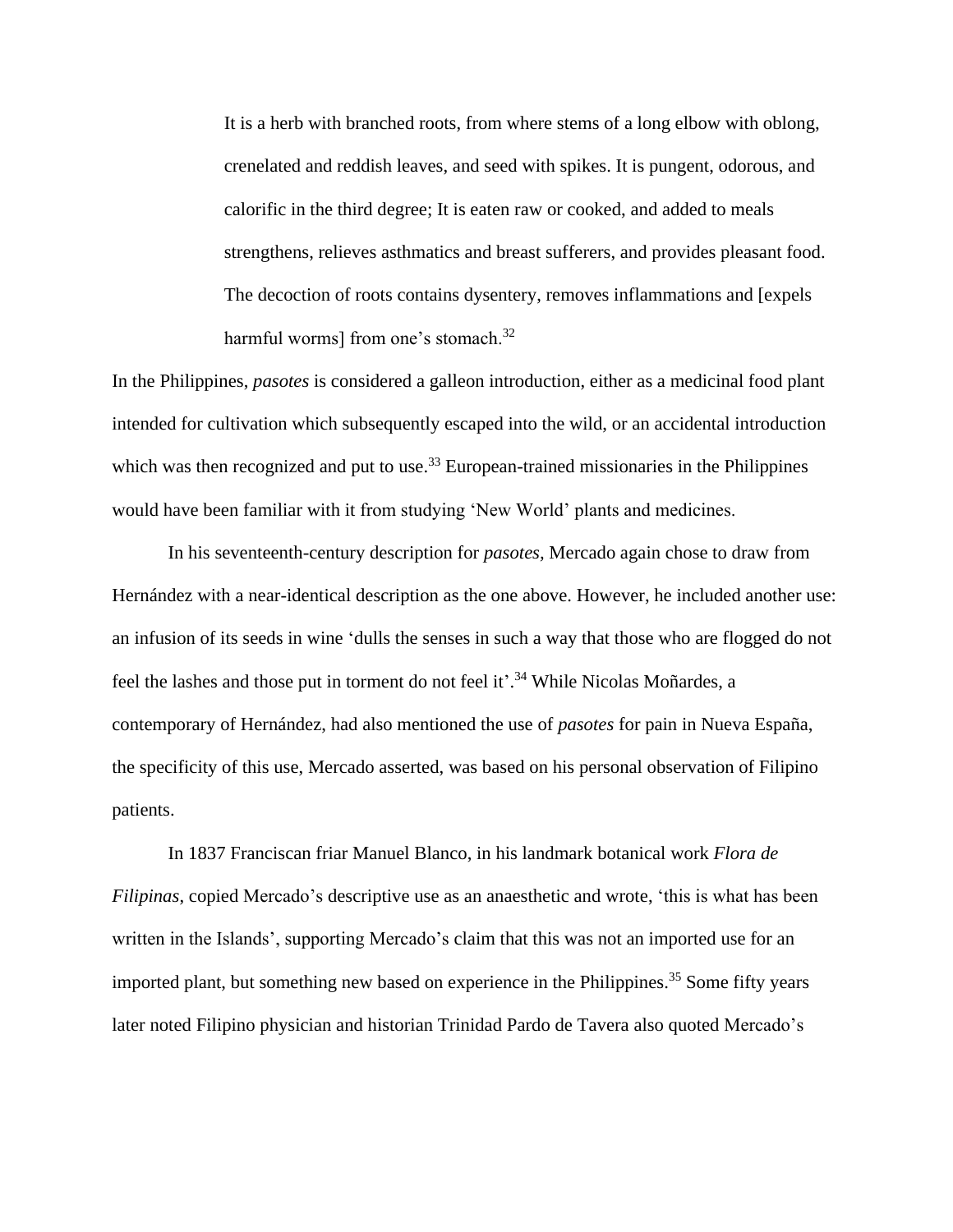description in his *Plantas Medicinales de Filipinas* (1892) and commented, 'these properties, if true, make this plant one of the most useful in the Philippines.'<sup>36</sup>

#### *Adapted Dishes, New Uses in Philippine Food*

Today, *pasotes* does not appear to be well known as a medicine, much less an anaesthetic, possibly linked to its inconspicuousness, its smell which is often seen as undesirable, or concerns of its toxicity. It is, however, still used in regional cuisine, with two notable examples.

In the Ilocos region, the Filipino dish *pipian* was adapted from the Mexican dish of the same name and calls for both *pasotes* and *atsuete*. Besa and Dorotan write that 'in Mexico, *pipian* is a sauce thickened with ground toasted *pepitas* (pumpkin seeds); in the Philippines, ground toasted rice is used instead […. T]he main flavouring agent is the *pasotes*, called *pasotes* in Ilocos'. <sup>37</sup> Besa and Dorotan suggest that it is only found in Ilocos Sur, in northern Luzon. While the plant is found elsewhere in the Philippines, it should be noted that Vigan, the capital city of Ilocos Sur, is a UNESCO world heritage centre located near the northwest tip of Luzon Island and, as a major commercial port for the galleons, traded directly with China throughout the colonial period.<sup>38</sup> It is fitting that Vigan, known for its colonial Spanish architecture, would have retained such plant knowledge and blending of traditions that resulted from this period.

In the Visayan region of Cebu, *pasotes* is the secret ingredient in a local version of what Anthony Bourdain once called 'the finest pig' and 'the best of the best': Cebu *lechón*, a fireroasted whole-pig fiesta dish. <sup>39</sup> *Lechón* deserves its own place in Filipino food history, as its Spanish-given name conceals its likely pre-colonial indigenous Filipino origins. There are many varieties across the islands which are often stuffed with various local herbs, and *pasotes* is used to make the Carcar City, Cebu version. Doreen Fernandez writes that foreign dishes like Spanish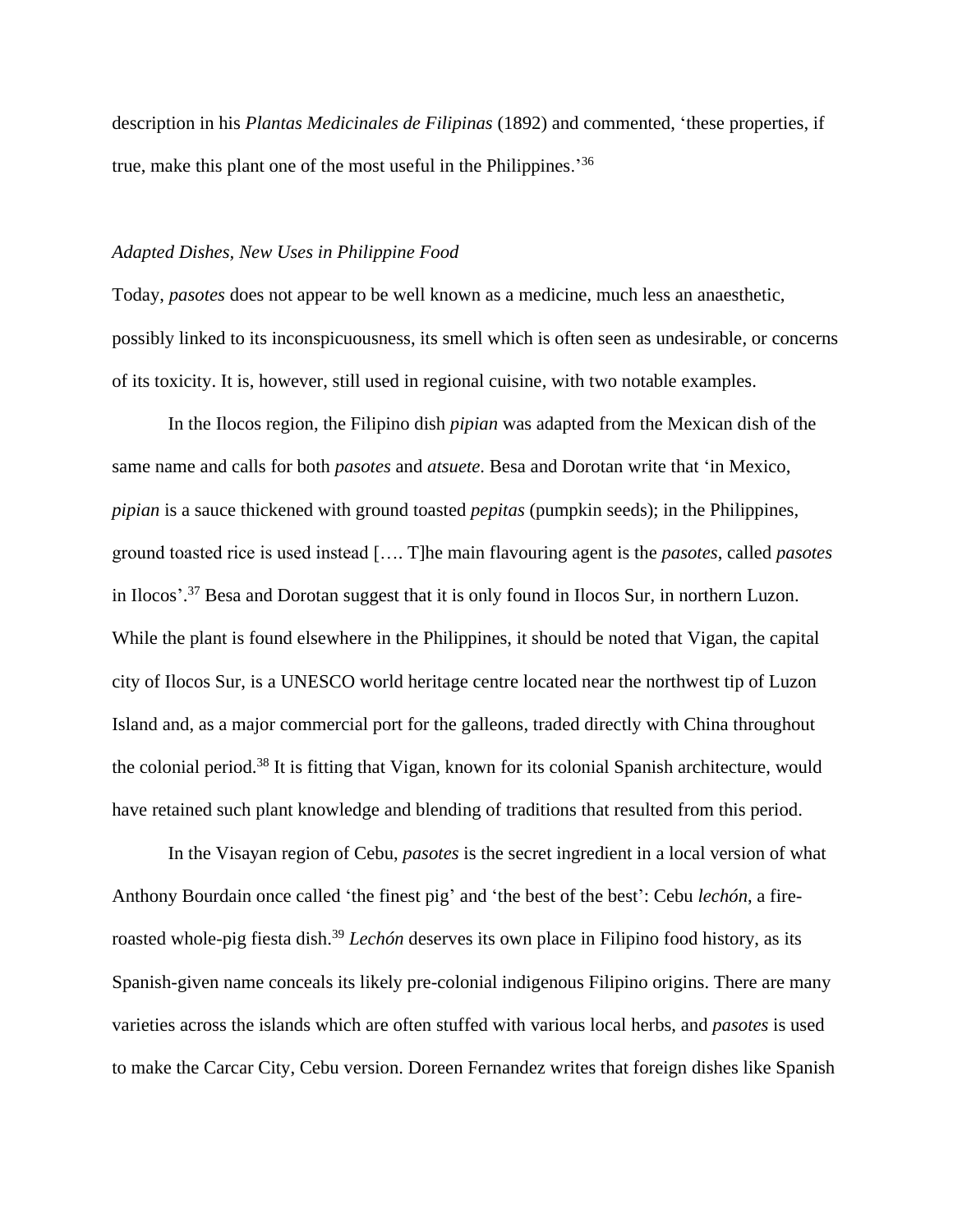*paella* and Chinese *batsui* were 'adjusted to the Filipino palate' when they were incorporated into Filipino cuisine.<sup>40</sup> Conversely, Carcar *lechón* exemplifies how a foreign ingredient was incorporated to an indigenous dish and contributed to a flavour that is celebrated as uniquely Filipino.

#### *Notes on Taxonomic Changes and Vernacular Names*

Tracing plant uses across contexts is often complicated by taxonomic classification, which is based on both morphological and phylogenetic features and may not always reflect how plants are grouped with others as traditional foods and medicines. In the case of *pasotes,* cultural distinctions between plants have been reported based on morphology, specifically colour. Among Zapotec, for example, *bitia morad* (purple-stemmed *pasotes*), and *bitia nol* (whitestemmed *pasotes*) are reportedly somewhat interchangeable and used when cooking beans, whereas young leaves of the green *bitia* z should be used exclusively in corn stews.<sup>41</sup>

Taxonomically, the species was previously a member of the *Chenopodium* genus until it and several other species were moved to the Australian genus *Dysphania* following phylogenetic studies in the 2000s. In testing, the essential oil of *D. ambrosioides* var. *ambrosioides* was found to be much lower in ascaridole, and thus less toxic, than *D. ambrosioides* var. *antihelminticum*. 42 This taxonomic change may be highly relevant from a plant systematic perspective, but it is problematic for traditional uses and names of the plant, especially for those studying usehistories. It also does not seem to correlate with local plant taxonomies. With the Rarámuri people of Chihuahua, Mexico, for example, it is one of three plants with similar uses, called *chuá*; the other two plants are *Chenopodium album* and *C. graveolens*, which are also used like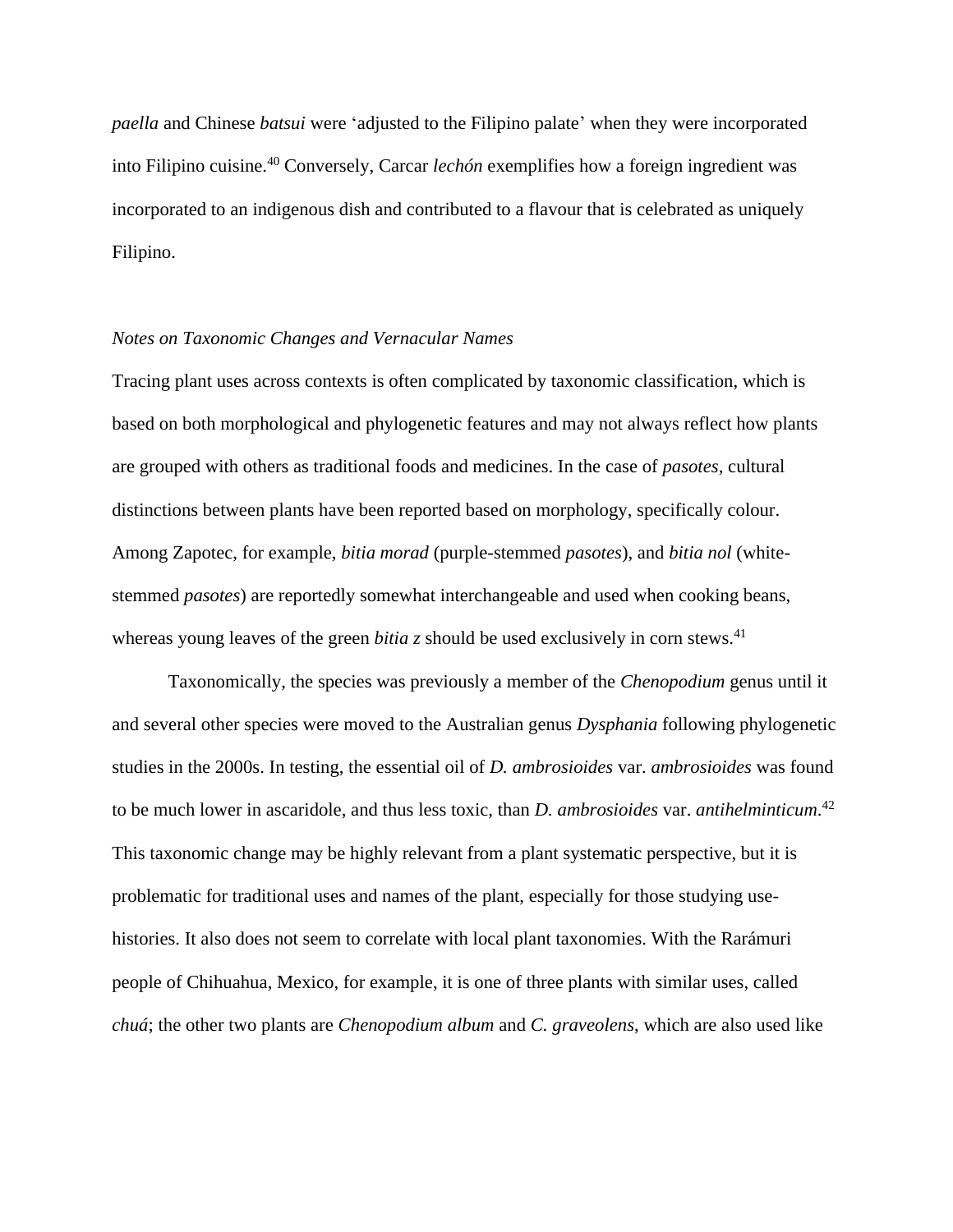spinach among indigenous groups of North America but have other uses for medicine and in rituals, and possess different chemical constituents from *D. ambrosioides.*<sup>43</sup>

Common names can also cause confusion when citing uses from historical literature. Several plants unrelated to *pasotes* share the name 'Mexican tea', such as *Ephedra* spp., which has a long history of use in many medical systems including Chinese medicine and are of pharmacological interest.<sup>44</sup> Another name for *pasotes*, 'wormseed', has been applied to various plants with perceived vermifugal properties, such as those of the genus *Artemisia*; and the name for *pasotes*, 'Jesuits tea', is perhaps most known in the context of *mate*, the caffeinated drink made from *Ilex paraguariensis* A. St.-Hil*,* a member of the holly family.

#### **Final Thoughts**

The cases of *atsuete* and *pasotes* demonstrate the nonlinear journeys across and beyond the foodmedicine interface that spice plants, and any useful plant, can take as they are introduced into a new environment. Intentional botanical introductions often come with existing use-knowledge attached which are enforced in the new cultural landscape, and over time are continued, rejected, forgotten, or transformed into new uses. *Atsuete* was used for centuries as a food, medicine, and pigment source before the European expansion. It traversed all three of these spheres as it was introduced to Europe in the sixteenth century and traded as a pigment, inserted into Spanish Philippine medicine, and found a permanent place as a food colouring. Similarly, *pasotes* was recognized early on by European missionaries in the Philippines and entered into written tradition as a medicine and leafy vegetable. Eventually, both these uses fell out of practice, and today you may know it as a regional herb for a traditional Ilocano dish and in a tasty, touristattracting Cebuano roasted pig.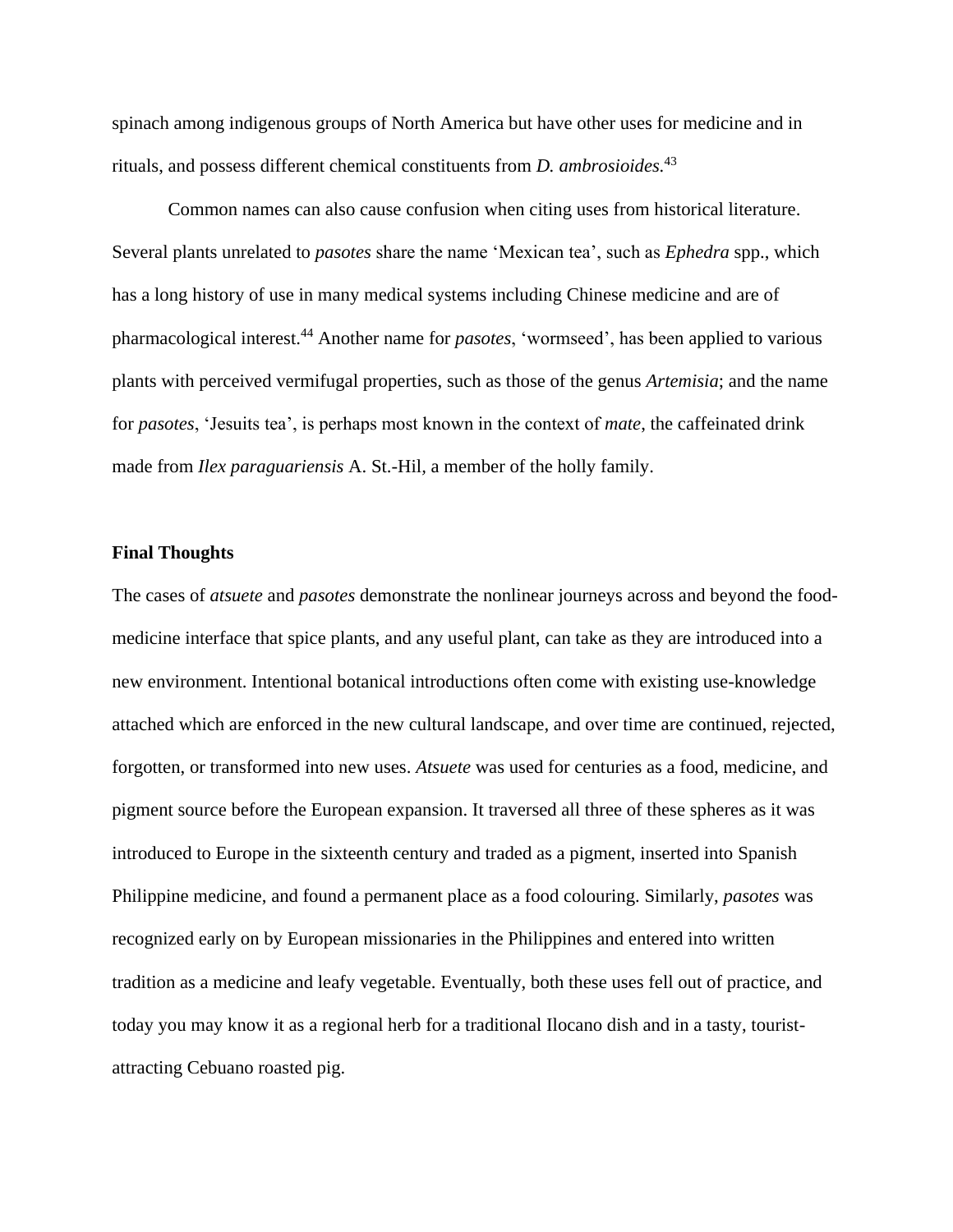The year 2021 marks 500 years since Magellan and Elcano landed in the Philippines. The first circumnavigation was a significant milestone in botanical exploration and had profound effects on the peoples of Asia and the Pacific world that altered their courses forever. While we confront the detrimental history of colonialism and reflect on the impact non-native plants cause on new environments, may we also find ways to look forward to the future and celebrate the healing and nurturing power of foods that bind our world together.

## **Acknowledgements**

We thank the organizers, Laura Romuroso, Paz Nolasco, and Consuelo David for sharing their time and knowledge, and Raf Ignacio at Filipino Food Crawl. In memory of Dr. Manuel B. Datiles III, MD.

### **Notes**

<sup>1</sup> Antonio Pigafetta, *Primo Viaggio Intorno al Mondo* (Original Text of the Ambrosian MS, with English Translation), ed. and trans. by J. A. Robertson (Cleveland: Arthur H. Clark Co, 1906), pp. 103-04, 119.

<sup>2</sup> See, e.g., Daniela Bleichmar, *Visual Voyages: Images of Latin American Nature from Columbus to Darwin* (New Haven: Yale University Press, 2017); Harold J. Cook, *Matters of Exchange: Commerce, Medicine, and Science in the Dutch Golden Age* (New Haven: Yale University Press, 2007); Paula de Vos, 'The Science of Spices: Empiricism and Economic Botany in the Early Spanish Empire', *Journal of World History,* 17.4 (2006), 399-427; Stephanie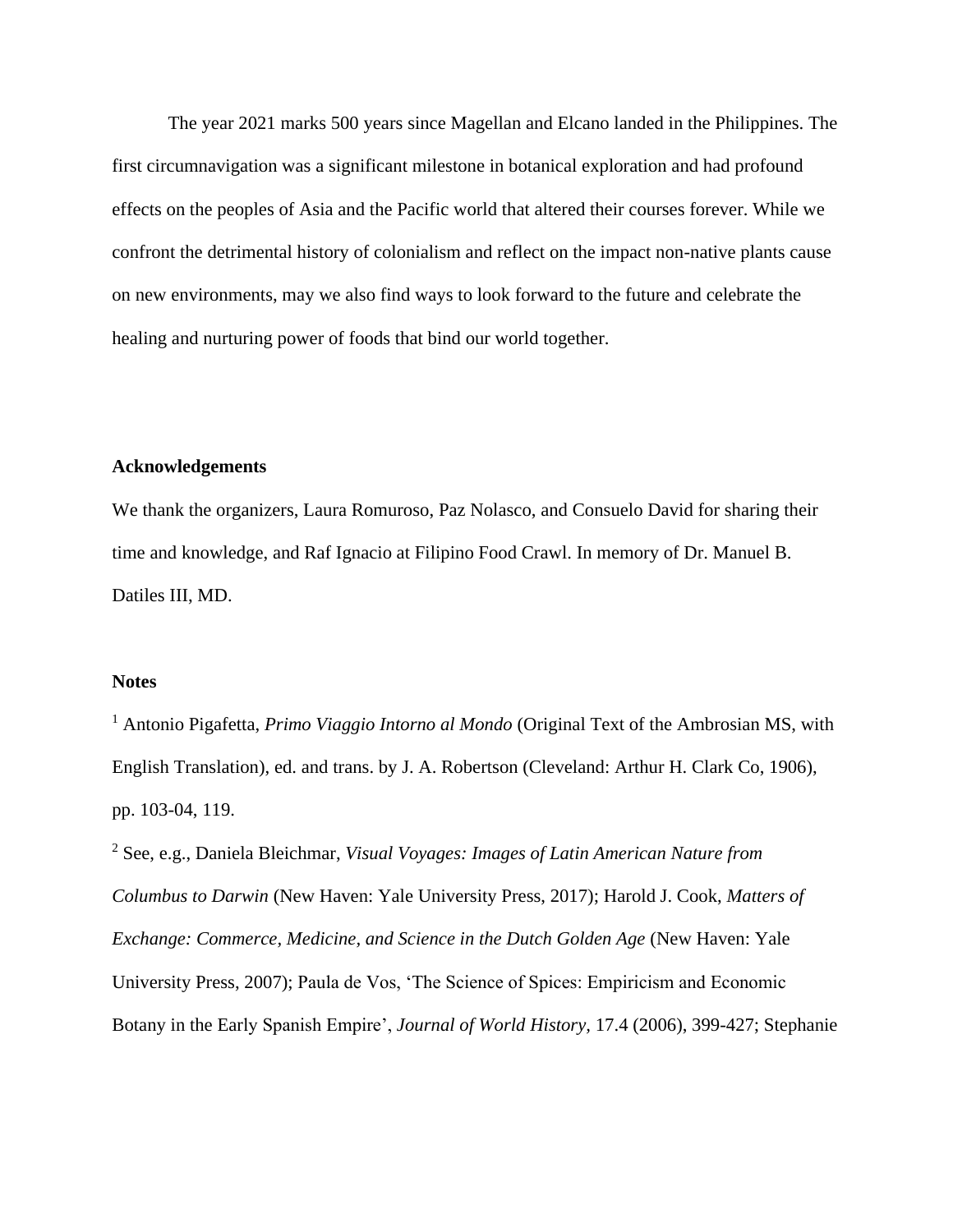Ganger, 'World Trade in Medicinal Plants from Spanish America, 1717-1815', *Medical History,*  59.1 (2015), 44-62.

<sup>3</sup> Doreen Fernandez, *Tikim: Essays on Philippine Food and Culture*, 2nd ed.,(Leiden: Brill, 2020), p. 147.

<sup>4</sup> R.A. Donkin, '*Bixa orellana*: The Eternal Shrub', *Anthropos*, 69.1/2 (1974), 33-56; Marcy Norton, 'Tasting Empire: Chocolate and the European Internalization of Mesoamerican Aesthetics', *The American Historical Review,* 111.3 (2006), 672; *The Mexican Treasury: The Writings of Dr. Francisco Hernández*, ed. by Simon Varey (Stanford: Stanford University Press, 2000), p. 19.

<sup>5</sup> Michael J. Coe, 'The Hero Twins: Myth and Image', in *The Maya Vase Book*, ed. by Justin Kerr (New York: Kerr Associates, 1989); Michael Grofe, *The Recipe for Rebirth: Cacao as a Fish in the Mythology and Symbolism of the Ancient Maya* (2007), pp. 34-35.

<sup>6</sup> Donkin, 1974; Varey, pp. 242-43.

<sup>7</sup> Martín de la Cruz and Juan Badiano, *The Badianus Manuscript, Codex Barberini, Latin 241, Vatican Library; an Aztec Herbal of 1552*, trans. by Emily W. Emmart (Baltimore: Johns Hopkins Press, 1940), pp. 287-89.

<sup>8</sup> Gonzalo Fernández de Oviedo y Valdés, *Historia General y Natural de Las Indias, Islas y Tierra-Firme del Mar Oceano*, ed. by José Amador de los Rios (Madrid: Impr. de la Real Academia de la Historia, 1851), Bk 8 Ch VI.

<sup>9</sup> Francisco Hernández, *Historia Natural de Nueva España, Vol. I* (México: Universidad Nacional de México, 2015), Ch XCVIII.

<sup>10</sup> Alphonse de Candolle, *On the Origin of Cultivated Plants* (New York: D. Appleton and Co, 1885), pp. 401-02.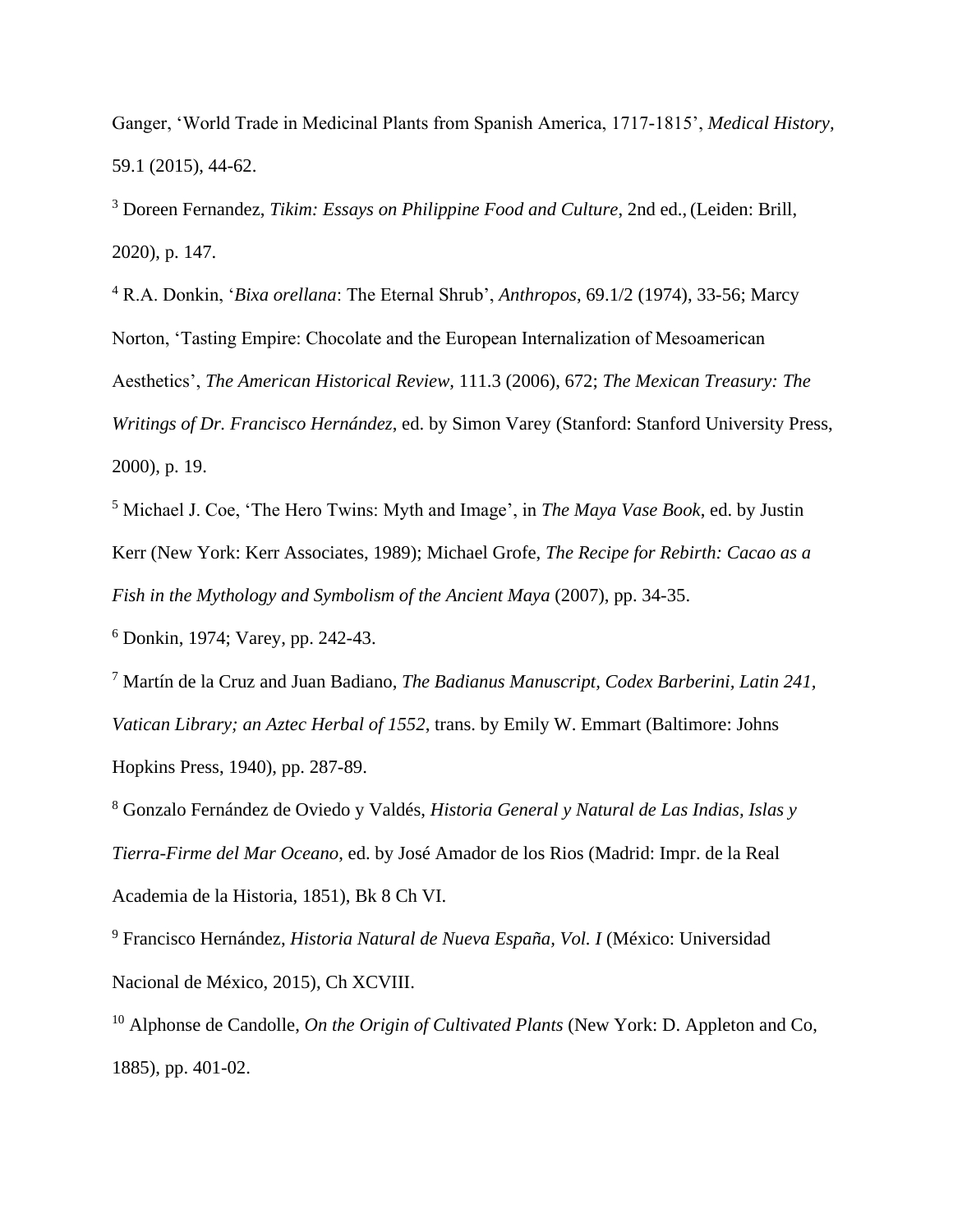<sup>11</sup> Paloma Albalá, 'Hispanic Words of Indoamerican Origin in the Philippines', *Philippine Studies*, 51.1 (2003), 125-46.

<sup>12</sup> For more on the galleon trade, see, e.g., de Vos, Ganger, Reyes, and Schurz.

<sup>13</sup> Bleichmar, pp. 123-48; Francisco Mallari, 'The Mindanao Cinnamon', *Philippine Quarterly of Culture and Society,* 2.4 (1974), 190-94.

<sup>14</sup> Antonio Vásquez de Espinosa, *Compendium and Description of the West Indies*, trans. by Charles Upson Clark (Washington DC: Smithsonian Miscellaneous Collections 102, 1942), p. 238.

<sup>15</sup> Anagnostou; Blas Sierra de la Calle, 'El P. Ignacio Mercado (1648-1698) *y las plantas medicinales filipinas*', *Archivos Agustinos,* 100 (2016), 331-492 (372-74). See also Sabine Anagnostou, Florike Egmond, Christoph Friedrich, eds., *A Passion for Plants: Materia Medica and Botany in Scientific Networks from the 16th to 18th Centuries*, (Stuttgart: Wissenschaftliche Verlagsgesellschaft, 2011).

<sup>16</sup> Anagnostou, Egmond, and Freidrich; Sebestian Kroupa, 'Georg Joseph Kamel (1661–1706): A Jesuit Pharmacist at the Frontiers of Colonial Empire' (unpublished doctoral thesis, University of Cambridge, 2019).

<sup>17</sup> Anagnostou; Sierra de la Calle; Celestino Fernando-Villar, '*Apuntes para servir á la Biografía del* P. Fr. Ignacio de Mercado', in *Flora de Filipinas Gran Edición Cuarto Tomo*, ed. by Manuel Blanco (Manila: Establecimiento Tipográfico de Plana y Citia, 1880-1883), pp. 33-36.

18 Ignacio de Mercado, '*Libro de Medicinas de Esta Tierra*', in *Flora de Filipinas Gran Edición Curato Tomo*, p. 20.

<sup>19</sup> Francisco Hernández, *Historia Natural de Nueva España, Vol. II,* (México City: Universidad Nacional de México, 2015), Ch XCVIII.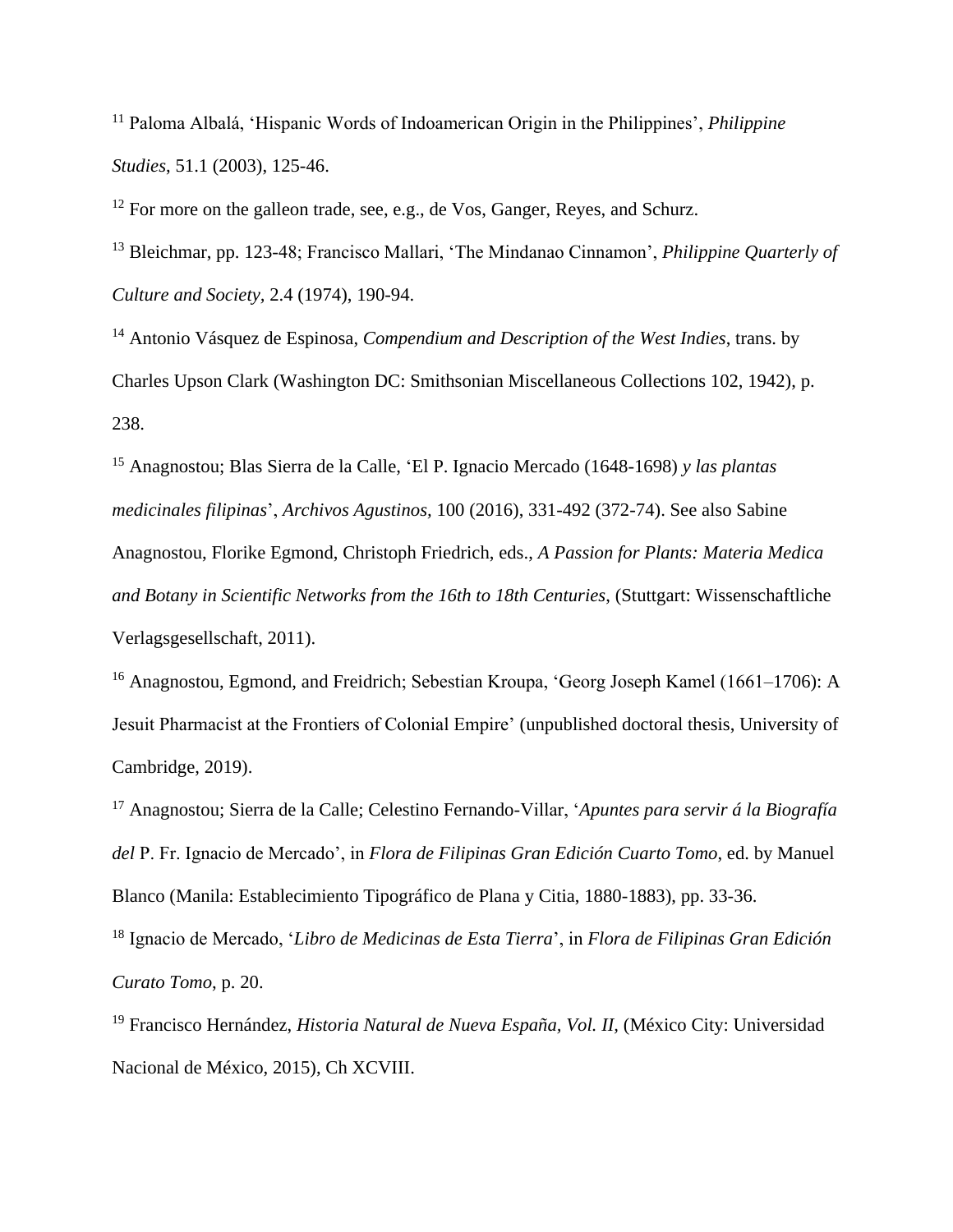<sup>20</sup> Robert Lovell, *Pambotanologia,* (Oxford: printed by W.H. for Ric. Davis, 1665), p. 502. <sup>21</sup> Anagnostou; Varey. See also Kroupa, pp. 156-59.

<sup>22</sup> Varey, p. 197; Elena Phipps, 'Textile Colors and Colorants in the Andes', in *Colors between Two Worlds: The Florentine Codex*, ed. by Gerhard Wolf and Joseph Connors (Florence: Kunsthistorisches Institut, 2011), pp. 272-75.

<sup>23</sup> Edward Cooke, *Voyage to the South Sea and Round the World* (London: 1712), Vol II, xvii.

<sup>24</sup> Charles E. Pearson and Paul E. Hoffman, *El Nuevo Constante* (Anthropological Study No 4) (Baton Rouge: Louisiana Archaeological Survey and Antiquities Commission, 1998), pp. 8-9, 27.

<sup>25</sup> William Marshall, *The Rural Economy of Gloucestershire, Including its Dairy, Vol I* (London: printed by R. Raikes, for G. Nicol, 1789), pp. 289-93.

<sup>26</sup> Allison Aubrey, 'How 17th Century Fraud Gave Rise to Bright Orange Cheese', *The* 

*Salt* (2020) <https://www.npr.org/sections/thesalt/2013/11/07/243733126/how-17th-centuryfraud-gave-rise-to-bright-orange-cheese> [accessed 18 May 2020]. See also Paul Kindstedt, *Cheese and Culture: A History of Cheese and its Place in Western Civilization* (White River Junction, VT: Chelsea Green Publishing, 2012).

<sup>27</sup> Marshall, pp. 289-93.

<sup>28</sup> Thomas Arthur Layton, *The Cheese Handbook: Over 250 Varieties Described, with Recipes* (Mineola, NY: Dover Publications, 1973), pp. 108-10.

<sup>29</sup> Fernando de Santa María, *Manual de Medicinas Caseras* (Manila: University of Santo Tomas Press, 1768), p. vi.

<sup>30</sup> Amy Besa and Romy Dorotan, *Memories of Philippine Kitchens* (New York: Stewart, Chobani, and Chang, 2006), pp. 17, 55, 78-79, 175; Felice Sta. Maria, *The Governor-General's*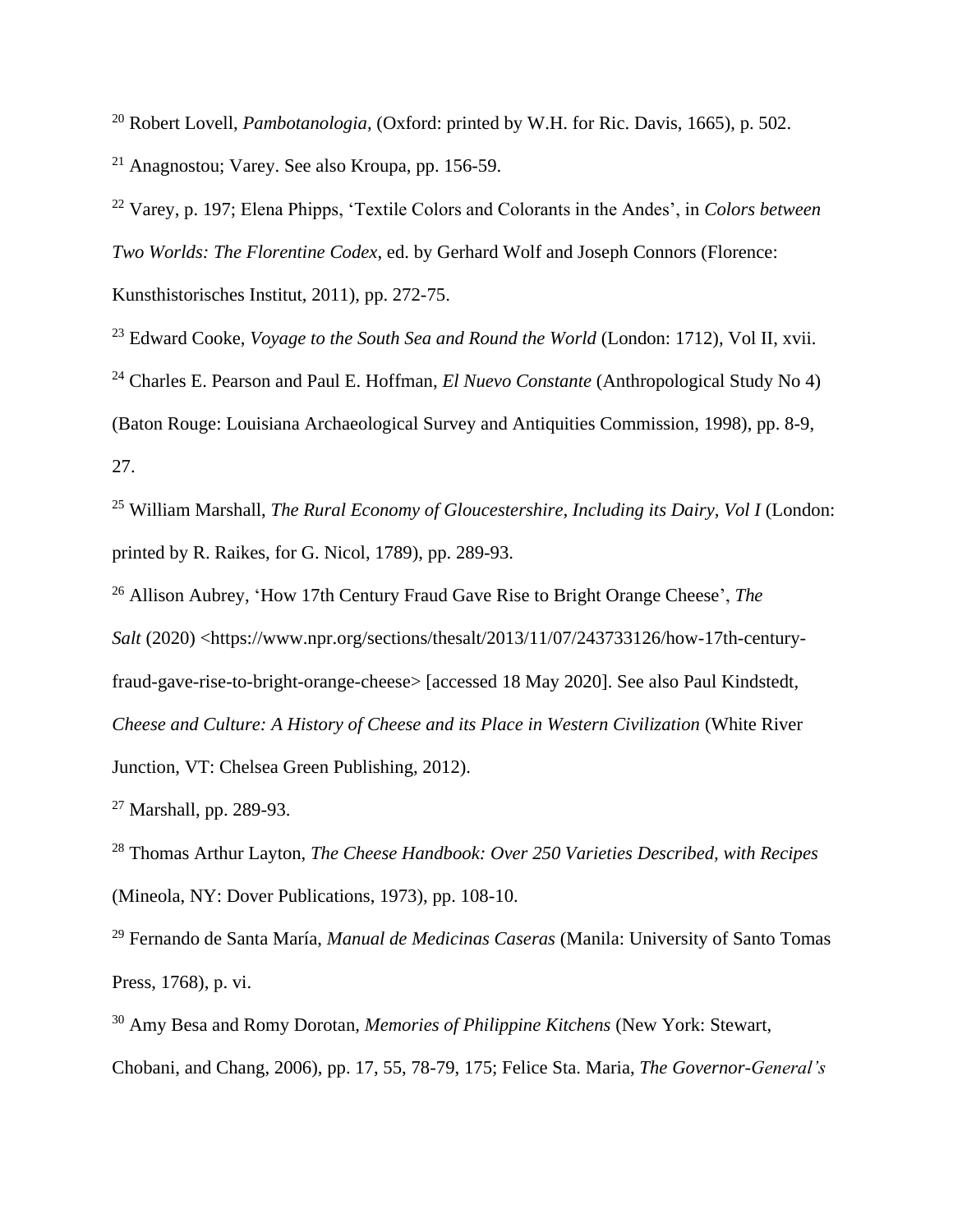- *Kitchen: Philippine Culinary Vignettes and Period Recipes, 1521-1935* (Pasig City: Anvil Pu blishing, 2006), p. 81. See also Fernandez, p. 81.
- 31 Julissa Rojas-Sandoval and Pedro Acevedo-Rodríguez, *Dysphania ambrosioides (Mexican tea), CABI Invasive Species Compendium* (2014) <https://www.cabi.org/isc/datasheet/113977> [accessed 10 Jan 2020]

<sup>32</sup> Hernández, Vol I, Ch XL.

<sup>33</sup> Rojas-Sandoval and Acevedo-Rodríguez.

 $34$  Mercado, p. 15.

<sup>35</sup> Manuel Blanco, *Flora de Filipinas* (Manila: Santo Tomás por D. Candido Lopez, 1837), pp. 200-01.

<sup>36</sup> Trinidad Pardo de Tavera, *Plantas Medicinales de Filipinas* (Madrid: Bernardo Rico, 1892), p. 251.

<sup>37</sup> Besa and Dorotan, p. 119.

<sup>38</sup> UNESCO, *Historic City of Vigan* (2020) < https://whc.unesco.org/en/list/502/> [accessed 16 Aug 2020]

<sup>39</sup> Joel Binamira, 'It's the Best of the Best', *Market Manila* (2009)

<http://www.marketmanila.com/archives/its-the-best-of-the-best> [accessed 28 May 2020]; 'Recap of the Anthony Bourdain related posts on Marketmanila.com', *Market Manila* (2018) <http://www.marketmanila.com/archives/a-recap-of-the-anthony-bourdain-related-posts-onmarketmanila> [accessed 28 May 2020]; IMDB, 'Philippines "Land of the Lechon"', *Anthony Bourdain: No Reservations*, S5E7 (2020) <https://www.imdb.com/title/tt1566957/> [accessed 28 May 2020]

<sup>40</sup> Fernandez, p. 173.